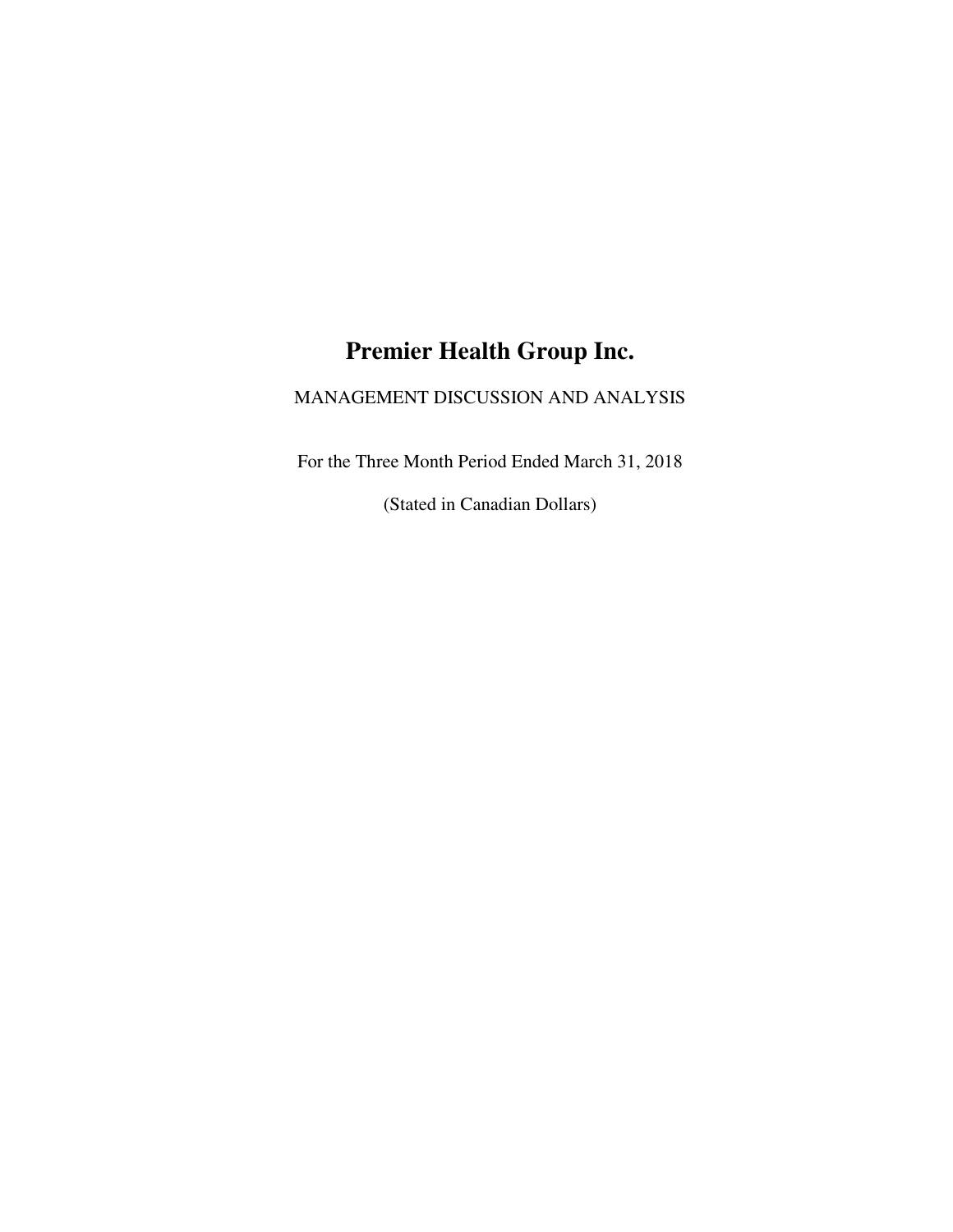# **INTRODUCTION General**

The Company was incorporated on September 13, 2013 under the Business Corporations Act (British Columbia) as Proelium MMA Acquisition Corp., a wholly owned subsidiary of Web Watcher Systems Ltd. ("Web Watcher"). The Company became a reporting issuer as a result of the plan of arrangement carried out by Web Watcher dated October 23, 2013 (the "Arrangement").

Pursuant to the Arrangement Agreement, the Company issued 14,403,698 common shares to the Web Watcher shareholders.

On July 9, 2015, the Company changed its name to Premier Health Services Inc. and on September 18, 2015 changed to its current name Premier Health Group Inc.

The Issuer acquired 1,000,000 shares of CENTRIC HEALTH CORP., symbol CHH on the TSX in consideration for 200,000 units for investment purposes, each unit consists of one share and one share purchase warrant (the "Warrant") of the Company. Each warrant shall entitle the holder to purchase one common share of the Company at a price of \$1.50 per share for a period of two years from date of issuance.

On June 17, 2016, the Company completed acquisition (99.9%) of a multidisciplinary rehabilitation business located in Santiago, Dominican Republic: Premier Clinicas De Rehabilitacion Precer, S.R.L. ("PremierDR or Clinicas"). The acquisition price was \$1,931,700 CND (US\$ 1,500,000). The purchase price is supported by the audited financial statements of Clinicas as of December 31, 2014 and 2015. The acquisition was financed by convertible promissory in the amount of US\$ 1,500,000. Note is a 5-year, 8.5% interest bearing, due on June 17, 2021. The holder of the Promissory Note has the right to convert (at any time) any outstanding balance of the principal and interest of the Promissory Note into common shares of the Company at C\$0.25 per share. The Company has the right to prepay any amount of the outstanding principal and the interest of the Promissory Note without a penalty before the due date of the Promissory Note. The Note is secured by a general security agreement.

Our head office registered, and records office is located at 440-890 W Pender St, Vancouver, BC V6C 1J9

# **Basis of Discussion & Analysis**

This management's discussion and analysis ("MD&A") is dated as of June 22, 2018 and should be read in conjunction with the Company's unaudited condensed consolidated interim financial statements for the three month period ended March 31, 2018, and the related notes thereto. The condensed consolidated interim financial statements were prepared in accordance with International Accounting Standard (IAS) 34, Interim Financial Reporting as issued by the International Accounting Standards Board ("IASB") and as such do not include all of the information required for full annual financial statements.. All dollar amounts are in Canadian dollars, unless otherwise indicated.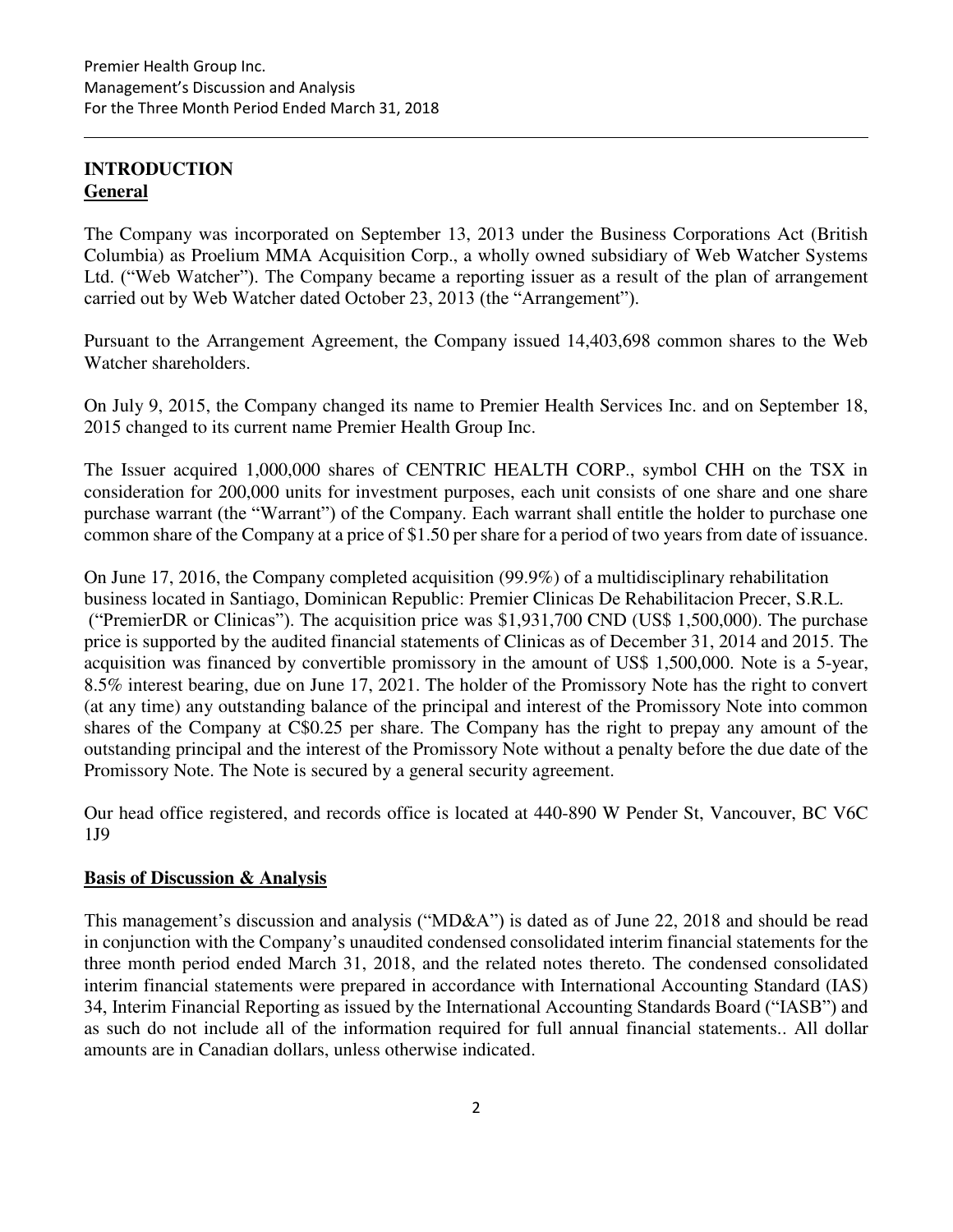All statements other than statements of historical fact in this Annual MD&A are forward-looking statements. These statements represent the Company's intentions, plans, expectations and beliefs as of the date hereof, and are subject to risks, uncertainties and other factors of which many are beyond the control of the Company. These factors could cause actual results to differ materially from such forward-looking statements. Readers should not place undue reliance on these forward-looking statements. The Company undertakes no obligation to publicly revise these forward-looking statements to reflect subsequent events or circumstances.

Additional information relating to the Company can be located on the SEDAR website at www.sedar.com.

# **THE COMPANY AND BUSINESS**

# **Background**

PremierDR was incorporated in 2010 in the Dominican Republic by Brenda Rasmussen. PremierDR became a 99.99% owned subsidiary of Premier Health Group Inc., ("Premier Group") effective June 17, 2016, and the business of PremierDR has become the business of the Premier Group.

# **DISCONTINUED BUSINESS**

Subsequent to December 31, 2017, on April 27, 2018 the Company entered into an agreement to divest some or all of its subsidiary in a Purchase Agreement (the "Purchase Agreement") to the Company's CEO, who is also the former sole shareholder of Clinicas (the "Purchaser"). The Purchase Agreement was entered into as a prerequisite to entering into an acquisition agreement that may result in a change of control of the Company. On May 3, 2018 the Company announced it has offered to acquire HealthVue Ventures Ltd. ("HealthVue") a Canadian medical clinic. The terms of the Purchase Agreement with the CEO are disclosed under Proposed Transactions below and in Note 12 of the annual audited consolidated financial statements for the year ended December 31, 2017.

Under IFRS 5 a company is to classify a sale of a subsidiary as held for sale if it meets the criteria of being highly probable and expected to complete with one year. The sale of the Company's subsidiary is subject to any required regulatory and corporate approvals such as shareholder approval, and also is subject to the successful completion of the announced acquisition of Healthvue which further conditional on completion of due diligence and fulfillment of representations and warranties contained in the agreement. In the event the Healthvue acquisition doesn't proceed, the Company may seek another acquisition of comparable significance and accordingly the proposed sale of the subsidiary is considered highly probable and likely to occur within a year. The contemplated acquisition will become the major undertaking of the Company if completed. and will focus management attention on the operation of a larger domestic medical clinic operation and the original vendor of the Dominican clinic has negotiated the return of that operation on completion of the new acquisition.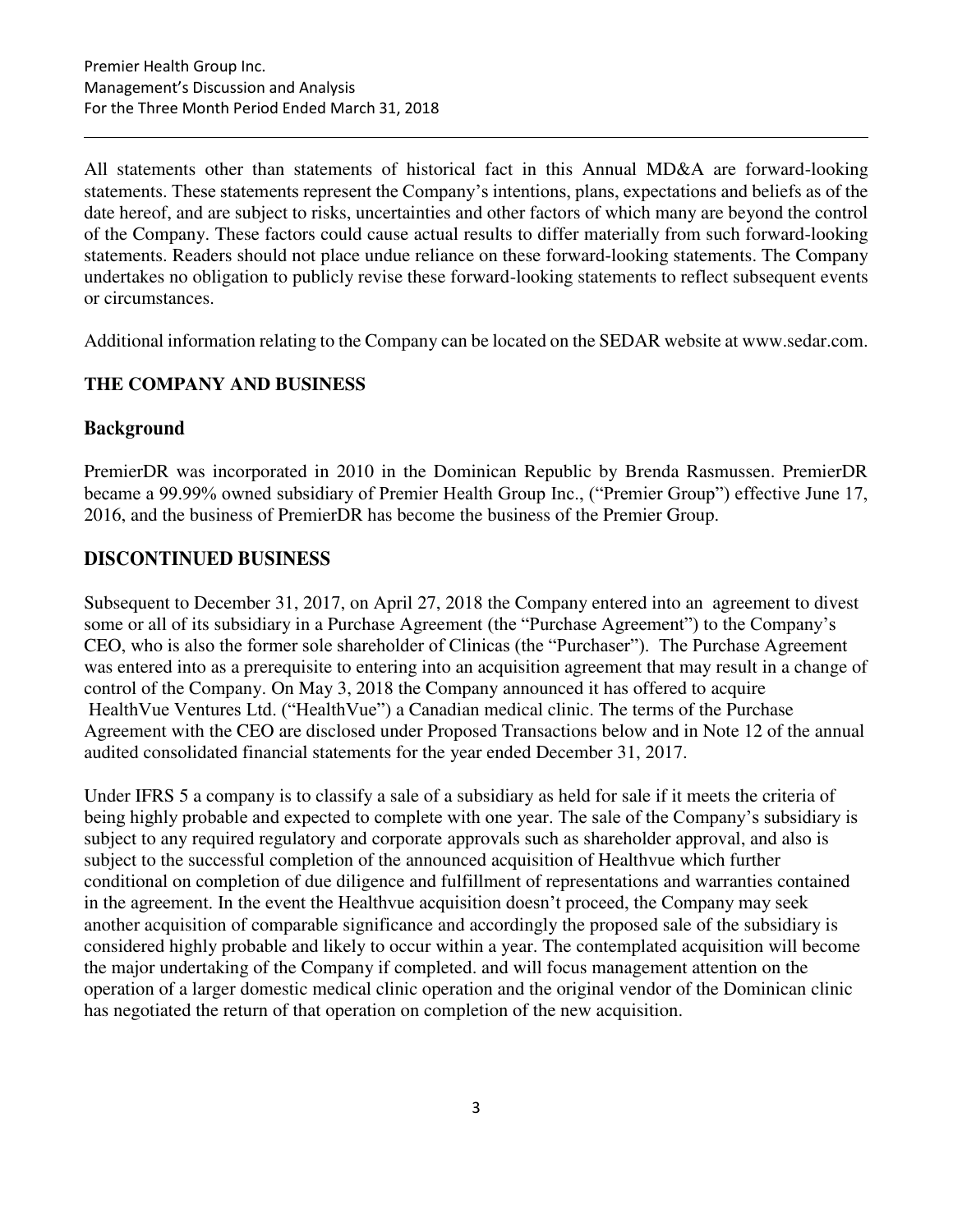The Purchase Agreement therefore constitutes a discontinued operation under accounting principles, involving the loss of control of Clinicas by the Company as at December 31, 2017 as described in Note 18 of the annual audited consolidated financial statements for the year ended December 31, 2017. As of the date of this Management Discussion and Analysis and subject to the conditions described above the actual sale of the Company's subsidiary has not occurred, and its occurrence is only considered highly probable, so the exiting business of the Company and management focus on the operations of the subsidiary remain unchanged. There is no assurance that the subsidiary will be sold as planned within a year or that the Healthvue acquisition will conclude as planned. The focus of this MD&A is the current business of the Company and there is limited information for detailed disclosure with respect to the proposed acquisition.

# **The Dominican Republic**

The Dominican Republic (DR) is on the eastern two-thirds of the Hispaniola Island, the DR economy is the largest in the Caribbean and Central America. It is an upper-middle-income country, reliant on the service sector. To comply with the laws for foreign ownership the Company had to ensure at least one share was held by a DR citizen and the acquisition required approval by federal government officials in Canada and the DR.

The government of the DR recognized the importance of developing, modernizing and expanding the economy beyond its traditional reliance on tourism and low cost labour (Free Trade Zone assembly and manufacturing), and it has instituted numerous forms of legislation to achieve that end. By 2010 the majority of these legislative initiatives were in place.

The federal authority that regulates the Issuer's industry sector is the Ministry of Public Health and Social Assistance. Importantly for Premier DR, among the enabling legislation for business are the strengthening and reorganization of the government worker's compensation scheme ("ARL") (Spanish acronym for Administradora de Riesgos Laborales), and the introduction of mandatory vehicle and liability insurance. Unlike most North American worker's compensation programs, the ARL also covers the insured when travelling to and from work.

The legal system of the Dominican Republic is civil law. On October 23, 2007, Decree No. 610- 07 placed DICOEX – the Directorate of Foreign Commerce of the then-Secretariat of State for Industry and Commerce –governs the enforcement of arbitration awards, arbitral agreements, and arbitration proceedings in the Dominican Republic all of which are available to foreign entities. There are no requirements that foreign equity be reduced over time or that technology be transferred according to defined terms. The government imposes no significant conditions on foreign investors concerning location, local content, foreign exchange or export requirements.

# **Premier DR**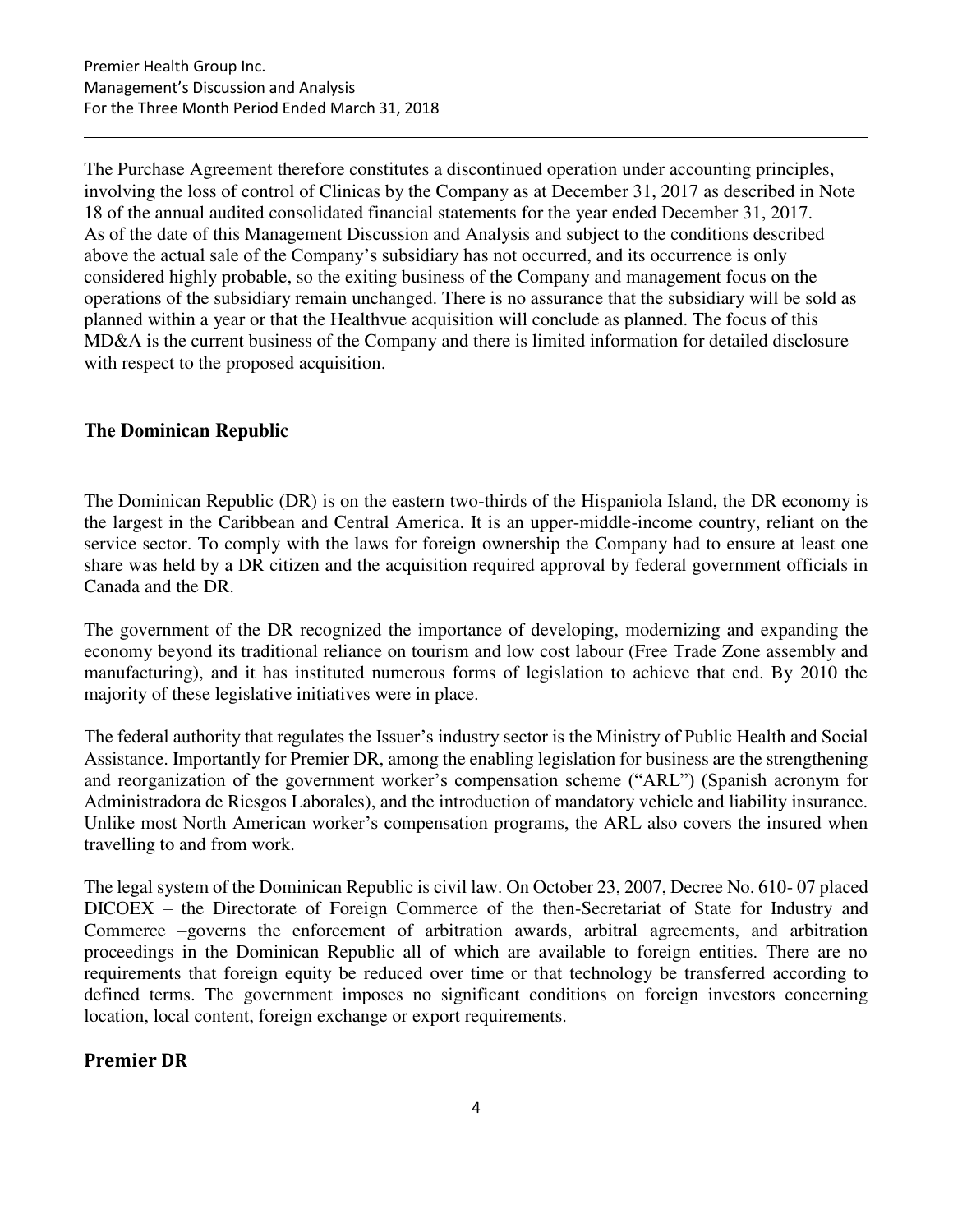When the new government initiatives (discussed above) came into force, there was very little in the way of rehabilitation providers able to meet the increased demands and treatment outcomes required by the ARL or the vehicle insurers in the event of serious injury. After the founding and exit from health clinic company Alegro Health Corp. (Now Centric Health Corp. CHH: TSX), Brenda Rasmussen became aware of health care and rehabilitation opportunities in the DR which lead to the opening of the first rehabilitation clinic in 2011. The clinic is located in Santiago, the country's second largest city, with a population of 1,200,000. PremierDR operates with 21 staff and holds nation-wide contracts from the ARL and major Dominican insurance companies.

Premier Clinicas has completed construction of a new rented Rehabilitaciion and Wellness Centre in Santiago. The new stand alone facility incorporates new technology with proven protocols to enable successful recovery. Premier's grand opening was held on March 14,2018.

PremierDR's key competitors are hospital physiotherapy departments and a small number of sole practitioner treatment centres. PremierDR is a multidisciplinary rehabilitation clinic, using North American treatment methodologies, equipment and technology. In addition, PremierDR works in close consultation with the government workers compensation agency in regard to setting care standards.

# **Customer Base and Payment Schedules**

In addition to the ARL contract which covers the entire country, revenues are generated from auto insurers, private payer patients, supplemental health care providers and professional athletes or their organizations. PremierDR also has nation-wide contracts with private insurers such as the major auto insurers.

# **Agreements**

A Health Services Agreement was entered into with ARS Monumental S.A., on March 31, 2011 to provide health services and supplies covered by the Government's Basic Health Plan, workers compensation plans and permitted supplemental plans, in addition to services that are not covered by these plans but are still approved by the social services agency for coverage. This agreement is automatically renewable annually and remains current.

A Health Services Agreement was entered into with the Dominican Social Insurance Agency, on May 20, 2011, (in its capacity as the Health and Safety Workers Compensation Administrator). This agreement is automatically renewable annually and remains current.

On April 19, 2013 Premier DR entered into a contract for Administration of Complimentary Plans and Voluntary Prepaid and Special Complimentary Plans with ARS Humano S.A. which also carries an automatic renewal.

The operating agreements allow for regular inspection and critique of the clinics operation by the ARL. To date, the clinic's assessment and treatment methodologies have met or exceeded the Agencies requirements, as patient outcomes and cost/benefit factors are far superior to services that have been historically available in the DR.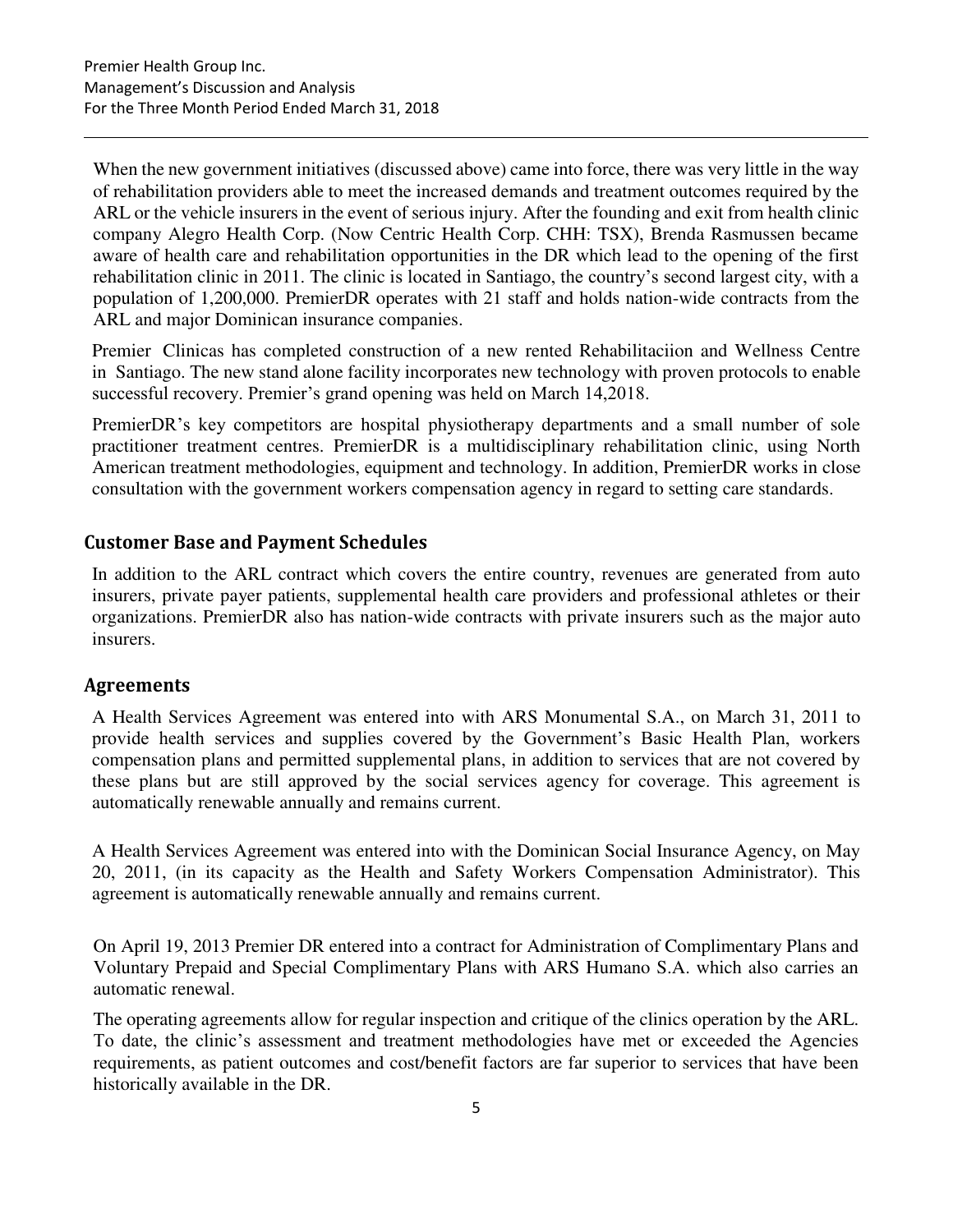|                   | 012018(1)                | 04 2017 (1)              | 03 2017        | 02 2017   | 01 2017   | 04 2016   | 03 2016                  | 02 2016       |
|-------------------|--------------------------|--------------------------|----------------|-----------|-----------|-----------|--------------------------|---------------|
| Revenue           | (49, 737)                | (57,020)                 | (78, 975)      | (86, 618) | (72, 751) | (58,016)  | (87,019)                 | (24, 370)     |
| Expenses          | 178,014                  | 490,962                  | 189,029        | 219,675   | 195,615   | 312,627   | 163,777                  | 92,394        |
| Other (income)    |                          |                          |                |           |           |           |                          |               |
| expense           | 38,423                   | (28,685)                 | (80, 446)      | (155,369) | (347,791) | (188,491) | 30,653                   | 2,086,057     |
| Net income (loss) |                          |                          |                |           |           |           |                          |               |
| for the period    | 166,700                  | (187, 626)               | (29, 608)      | 22,312    | 224,927   | (2,852)   | (107, 411)               | (2, 154, 071) |
| Income (Loss) per |                          |                          |                |           |           |           |                          |               |
| common share      | (0.00)                   | (0.01)                   | (0.00)         | 0.00      | 0.01      | (0.00)    | (0.00)                   | (0.11)        |
| Total assets      | 343,082                  | 410,810                  | 805,916        | 830,948   | 868,521   | 758,806   | 576,254                  | 518,731       |
| Total liabilities | 1,464,540                | 1,369,953                | 1,559,532      | 1,531,328 | 1,492,353 | 1,433,349 | 1,594,597                | 1,467,951     |
| Dividends         |                          |                          |                |           |           |           |                          |               |
| declared          | $\overline{\phantom{a}}$ | $\overline{\phantom{a}}$ | $\blacksquare$ | -         | ۰         | -         | $\overline{\phantom{0}}$ |               |

### **SELECTED QUARTERLY INFORMATION**

 (1) These amounts are shown including the revenues and expenses from the discontinued operations. For the three months ended March 31, 2018 the Company incurred a loss of \$166,700 as compared to net income of \$224,927 for the same period in 2017. The Company reported revenues for the three months ended March 31, 2018 of \$49,737 (2017: \$72,751) from the medical business. The net income for the period ended March 31, 2017 was mainly due from the sale of investments of \$337,400 held by the company.

# SELECTED ANNUAL INFORMATION

|                                   | 2017           | 2016        | 2015      |
|-----------------------------------|----------------|-------------|-----------|
| Revenue                           |                |             |           |
| Expenses                          | 726,204        | 305,866     | 25,540    |
| Other (income) expense            | (612, 399)     | 1,838,036   |           |
| Loss from discontinued operations | 73,715         | 161,299     |           |
| Net income (loss) for the period  | (187, 520)     | (2,305,201) | (25, 540) |
| Income (Loss) per common share    | (0.02)         | (0.17)      | (255, 40) |
| Total assets                      | 410,810        | 758,806     | 4,699     |
| Total liabilities                 | 1,369,953      | 1,433,349   | 43,315    |
| Dividends declared                | $\blacksquare$ |             |           |

These condensed consolidated interim financial statements have been prepared in accordance with International Accounting Standard (IAS) 34, Interim Financial Reporting as issued by the International Accounting Standards Board ("IASB") and as such do not include all of the information required for full annual financial statements..

The consolidated financial statements are presented in Canadian dollars, which is the functional currency of the parent Company, while the functional currency of its subsidiary, Clinicas, is the Dominican Peso. These consolidated financial statements have been prepared on a historical cost basis, except for certain financial instruments classified as fair value through profit or loss, and available-for-sale, which are stated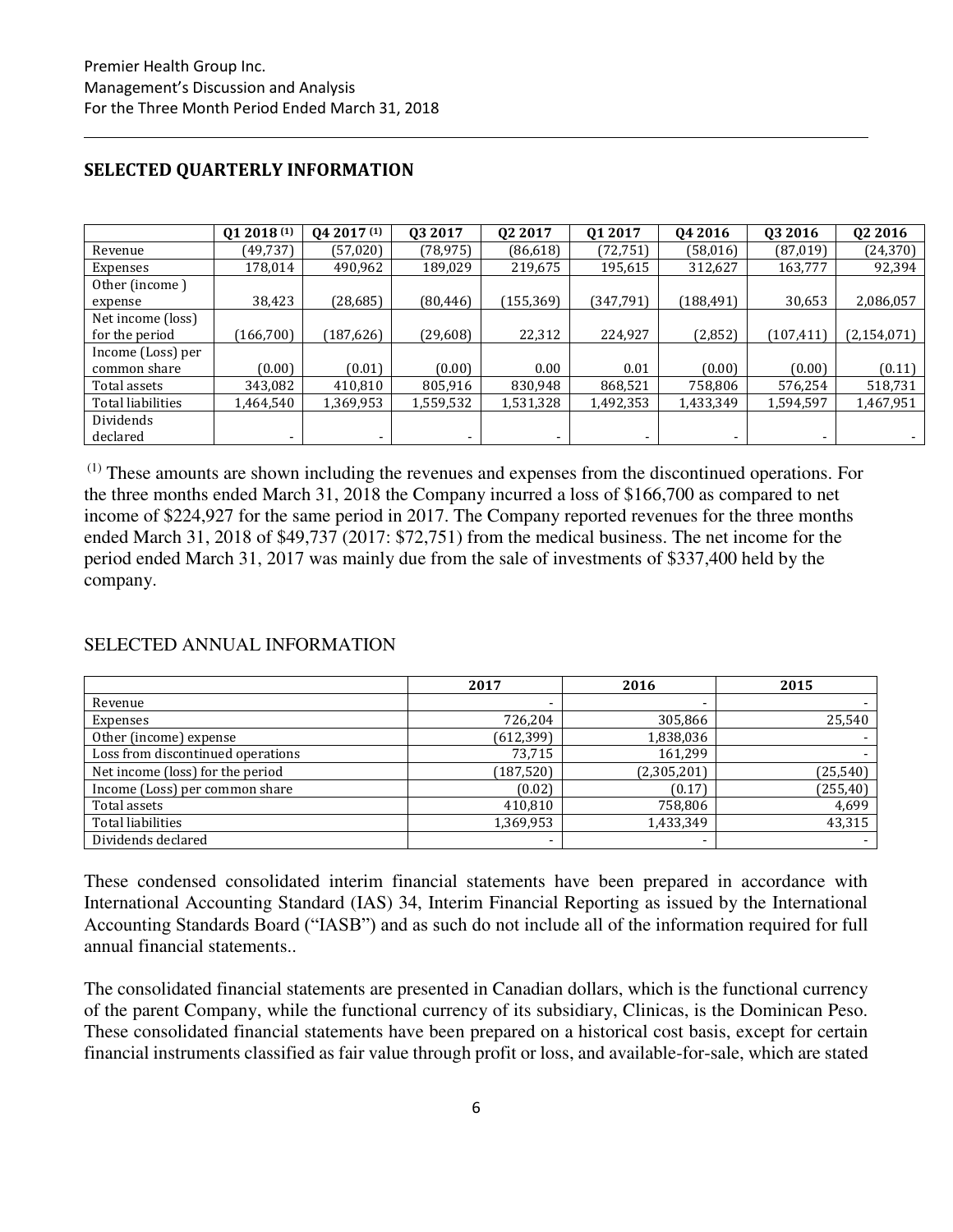at their fair value. In addition, these consolidated financial statements have been prepared using the accrual basis of accounting, except for certain cash flow information.

# **FINANCIAL POSITION**

At March 31, 2018, the Company had current assets of \$72,565 and current liabilities of \$1,464,540. At March 31, 2018, the Company had working capital deficiency of \$1,391,975 compared to \$1,313,285 at December 31, 2017. Included in current liabilities is the debt portion of the five year term debenture of \$1,261,195 based on accounting treatment however it isn't contractually due currently therefore, if it was recorded as long term, or converted into equity, working capital would increase by that amount. The Company has to rely upon the sale of equity securities primarily through private placements for the cash required for acquisition and operating expenses.

# **Additional Disclosure for Venture issuers without Significant Revenue**

The Company has generated \$Nil in revenue compared to \$Nil for the period ended March 31, 2017. The net loss in the period included is mainly due to the non-cash expense of current accretion and interest of the debenture in the amount of \$73,541, management fees in the amount \$10,500 and professional fees in the amount of \$2,714. The other losses pertains foreign exchange loss of \$38,423 and loss from discontinued operations of \$36,993. The discontinued operation has generated \$49,737 in revenue compared to \$72,751 for the three month period ended March 31, 2018. The net loss in the period is mainly due to wages in the amount of \$33,135.

The amount of debenture outstanding as of March 31, 2018 is \$1,931,700 with \$880,845 recorded in equity, and the balance of \$1,261,195 in liabilities. This reflects the present value of the debt and interest payments discounted at a rate of 26.6% approximating the interest rate that would have been applicable to convertible debentures issued by similar size competitors in the same industry at the time the debentures were issued.

# **LIQUIDITY AND CAPITAL RESOURCES Changes in Cash Position**

|                                                     | <b>For the Period Ended</b> |                   |  |  |
|-----------------------------------------------------|-----------------------------|-------------------|--|--|
|                                                     | March 31,<br>2018           | March 31,<br>2017 |  |  |
|                                                     |                             |                   |  |  |
| Cash (used in) /provided by:                        |                             |                   |  |  |
| Net cash used in operating activities               | (36, 669)                   | (7,064)           |  |  |
| Net cash (used in) provided by investing activities | (187, 748)                  | 163,750           |  |  |
| Net cash provided by financing activities           | 224,429                     | 26,344            |  |  |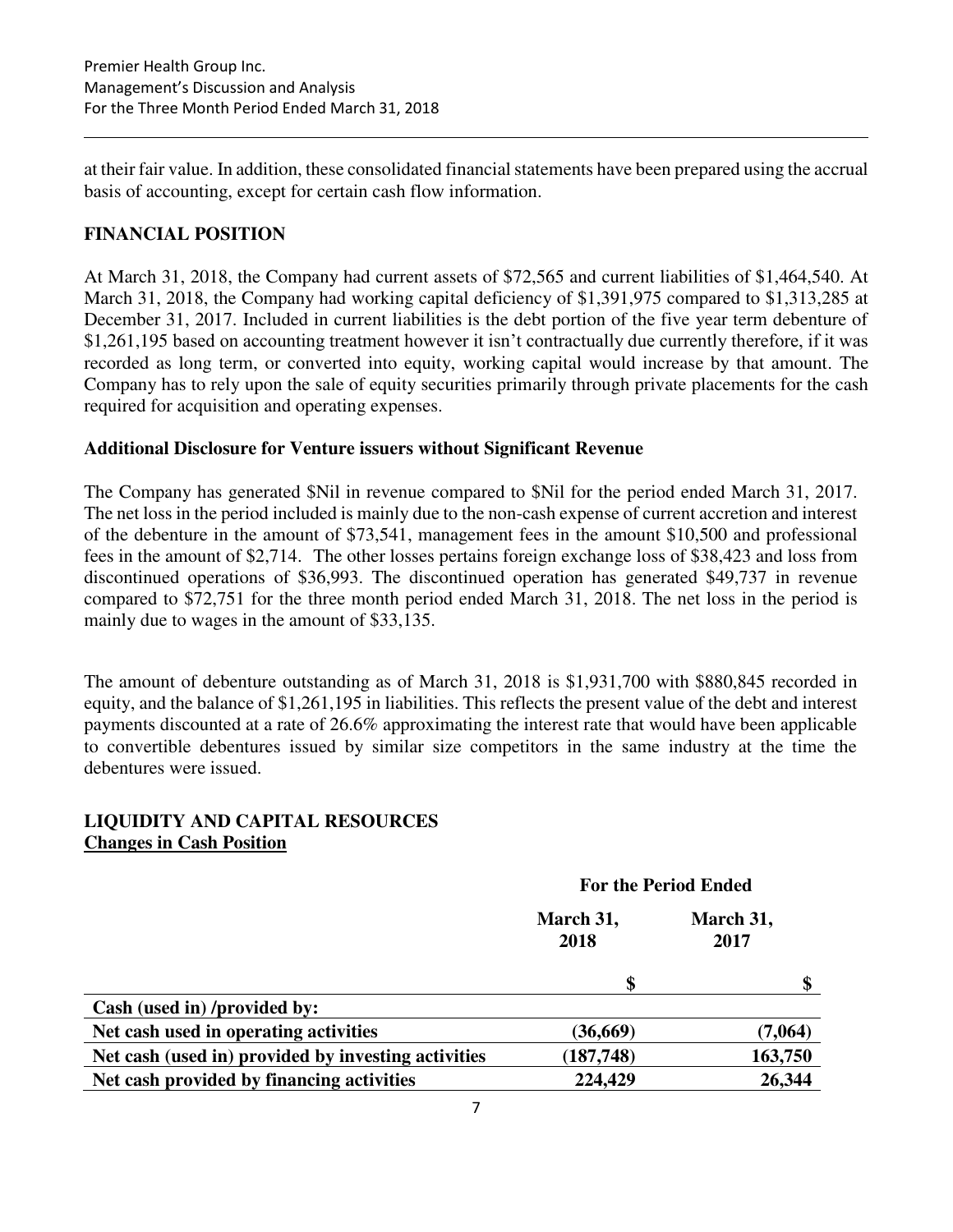| Increase (decrease) in cash |     | 183,030 |
|-----------------------------|-----|---------|
| Cash, beginning of period   | 451 | 15,509  |
| Cash, ending of period      | 463 | 198,539 |

The Company had cash of \$463 at March 31, 2018 compared to \$198,539 at March 31, 2017. During the period ended March 31, 2018, the Company had cash outflows from operations of (\$36,669) compared to (\$7,064) in 2017.

Cash used in investing activities during the period ended March 31, 2018 was (\$187,748) as Premier Clinicas moved its operation to another location which resulted in the construction and equipment expense compared to \$163,750 for the period ended March 31, 2017 which was mainly due to the sale of investments held by the Company.

Cash provided by financing activities during the period ended March 31, 2018 was 224,429 due to advances to Premier Clinicas by the CEO, who is also a director and significant shareholder of the Company (the former sole shareholder of Clinicas) compared to cash provided by financing activities of \$26,344 for the period ended March 31, 2017 mainly due to related parties financing in 2018.

# **SELECTED QUARTERLY INFORMATION**

|                                  | <b>Mar. 31</b> | Dec. 31    | Sep. 30   | <b>Jun. 30</b> | <b>Mar. 31</b> | Dec. 31 | Sep. 30    | <b>Jun. 30</b> |
|----------------------------------|----------------|------------|-----------|----------------|----------------|---------|------------|----------------|
|                                  | 2018           | 2017       | 2017      | 2017           | 2017           | 2016    | 2016       | 2016           |
|                                  | \$             | \$         | \$        | \$             | \$             | \$      | \$         | \$             |
| <b>Financial results:</b>        |                |            |           |                |                |         |            |                |
| Net income (loss)                | (166, 700)     | (145, 539) | (29, 608) | 22,312         | 224,927        | (2,852) | (107, 411) | (2, 154, 071)  |
| Basic income<br>(loss) per share | (0.00)         | (0.00)     | (0.00)    | 0.00           | 0.01           | (0.00)  | (0.00)     | (0.11)         |

# **OFF-BALANCE SHEET ARRANGEMENTS**

The Company has no off-balance sheet arrangements.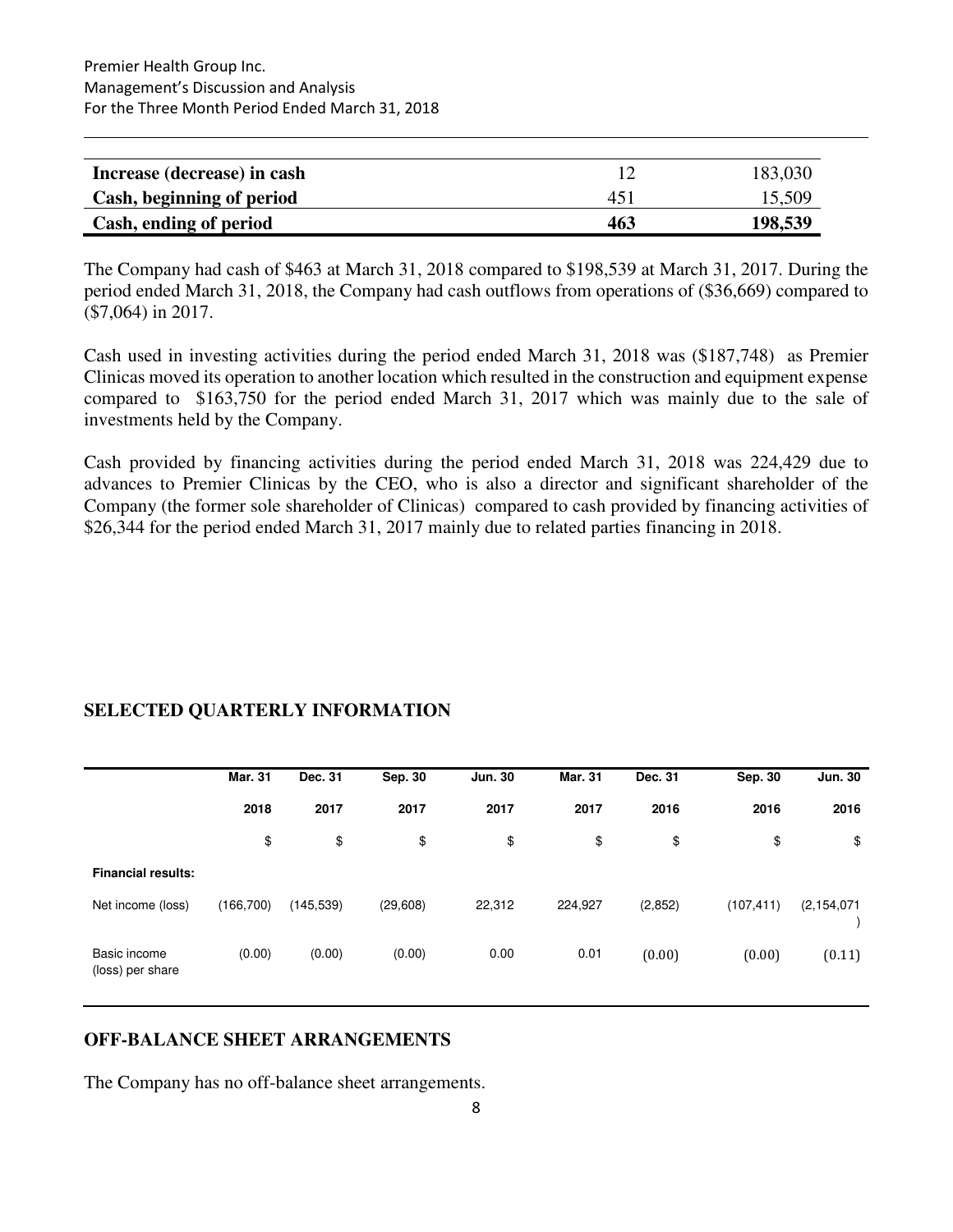# **PROPOSED TRANSACTIONS**

There are no proposed transactions that have not been disclosed herein other than as follows:

Subsequent to March 31, 2018, the Company entered into a share purchase agreement (the "Purchase Agreement") with the Company's CEO, who is also the former sole shareholder of Clinicas (the "Purchaser"). The Purchase Agreement was entered into as a prerequisite to entering into an acquisition agreement that may result in a change of control of the Company. The terms of the Purchase Agreement are as follows:

- The Company will transfer 51% of the shares of Clinicas to the Purchaser immediately on the closing date and transfer the remaining 49% of the shares of Clinicas of when the Company has a satisfactory replacement assets in place to satisfy corporate law requirement to maintain a business undertaking at all time, as well as continue to qualify for Listing on the Canadian Securities Exchange. See Note 18 for potential acquisition and change of control.
- The Purchaser will forgive the convertible debenture of US \$1,500,000 and all accrued interest proportionally to the shares of Clinicas transferred *(Note 10).*

This Purchase Agreement constitutes a discontinued operation involving the loss of control of Clinicas by the Company as at December 31, 2017. As a result, all of the assets and liabilities of Clinicas have been classified as held-for-sale as at March 31, 2018. This resulted in a net liability of \$78,061 from discontinued operation as at March 31, 2018.

The revenues and expenses of Clinicas have been determined to be a discontinued operation by the Company, and as a result, have been disclosed separately on the statement loss and comprehensive loss.

Revenues and expenses from Clinicas are as follows: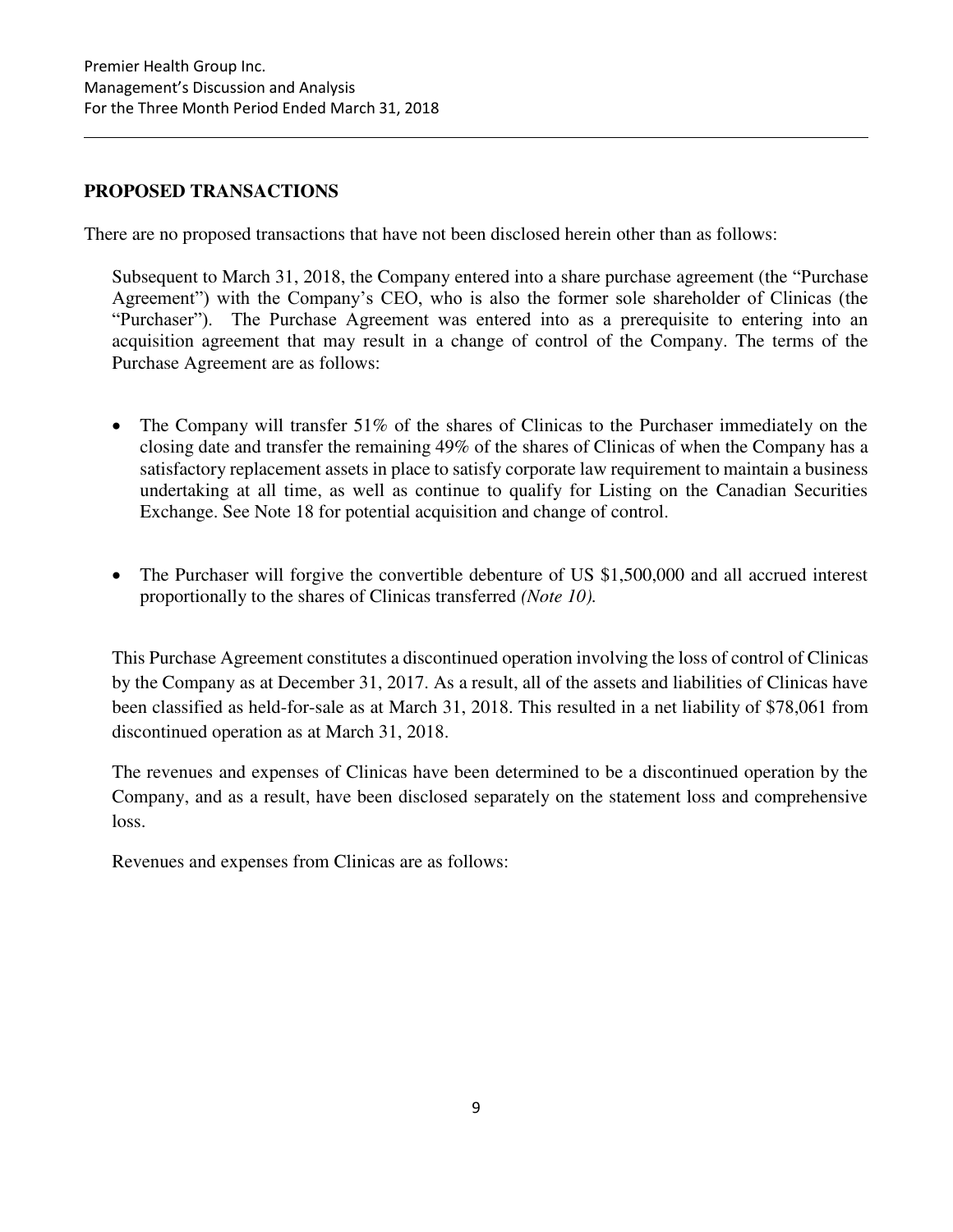|                                             | March 31,<br>2018 | March 31,<br>2017 |
|---------------------------------------------|-------------------|-------------------|
| <b>REVENUE</b>                              | \$<br>49,737      | 72,751<br>\$      |
| <b>EXPENSES</b>                             |                   |                   |
| Advertising                                 | 7,108             | 6,980             |
| Amortization (Note 7)                       | 7,675             | 4,276             |
| Leasehold improvements written off (Note 7) | 8,243             |                   |
| Bank charges an interest                    | 4,743             | 5,322             |
| Consulting fees ( <i>Note 11</i> )          | 3,504             | 4,858             |
| Insurance                                   | 1,610             | 950               |
| Office and Administration                   | 6,545             | 8,984             |
| Professional fees                           | 4,647             | 6,411             |
| Rent                                        |                   | 19,247            |
| Repair and maintenance                      | 1,012             | 4,598             |
| Wages and related expenses                  | 33,135            | 37,219            |
| Other expenses                              | 8,508             | 9,406             |
| Loss from discontinued operations           | \$<br>(36,993)    | (35,500)<br>S     |

# **SHARE CAPITAL**

a) Authorized: unlimited common shares without par value

(b) Issued and Outstanding: The Company has 34,944,031 common shares issued as of the date of this report.

On September 20, 2017, the Company issued 200,000 common shares at a price of \$1 per share for debt settlement of \$200,000 (US \$145,520). The debt settled was a portion of the interest accrued on the convertible note (Notes 10, 11).

On September 20, 2017, the Company issued 7,000 common shares at a price of \$1 per share to the CFO of the Company, for cash.

On May 9, 2016, the Company has cancelled 100 incorporation shares and issued 14,403,698 common shares to the Web Watcher Systems Ltd. Shareholders under the Plan of Arrangement (Note 1).

On May 9, 2016, pursuant to an agreement dated August 27, 2015 with Winston Ventures Inc. ("Winston") a company owned and controlled by Gary Brown, the Company issued 20,000,000 common shares to Winston in exchange for 4,000,000 shares of Moag Copper Gold Resources Inc. ("MOG").

On May 9, 2016, the Company issued 200,000 units in consideration for 1,000,000 shares of CENTRIC HEALTH CORP., symbol CHH on the TSX. Each unit consists of one share and one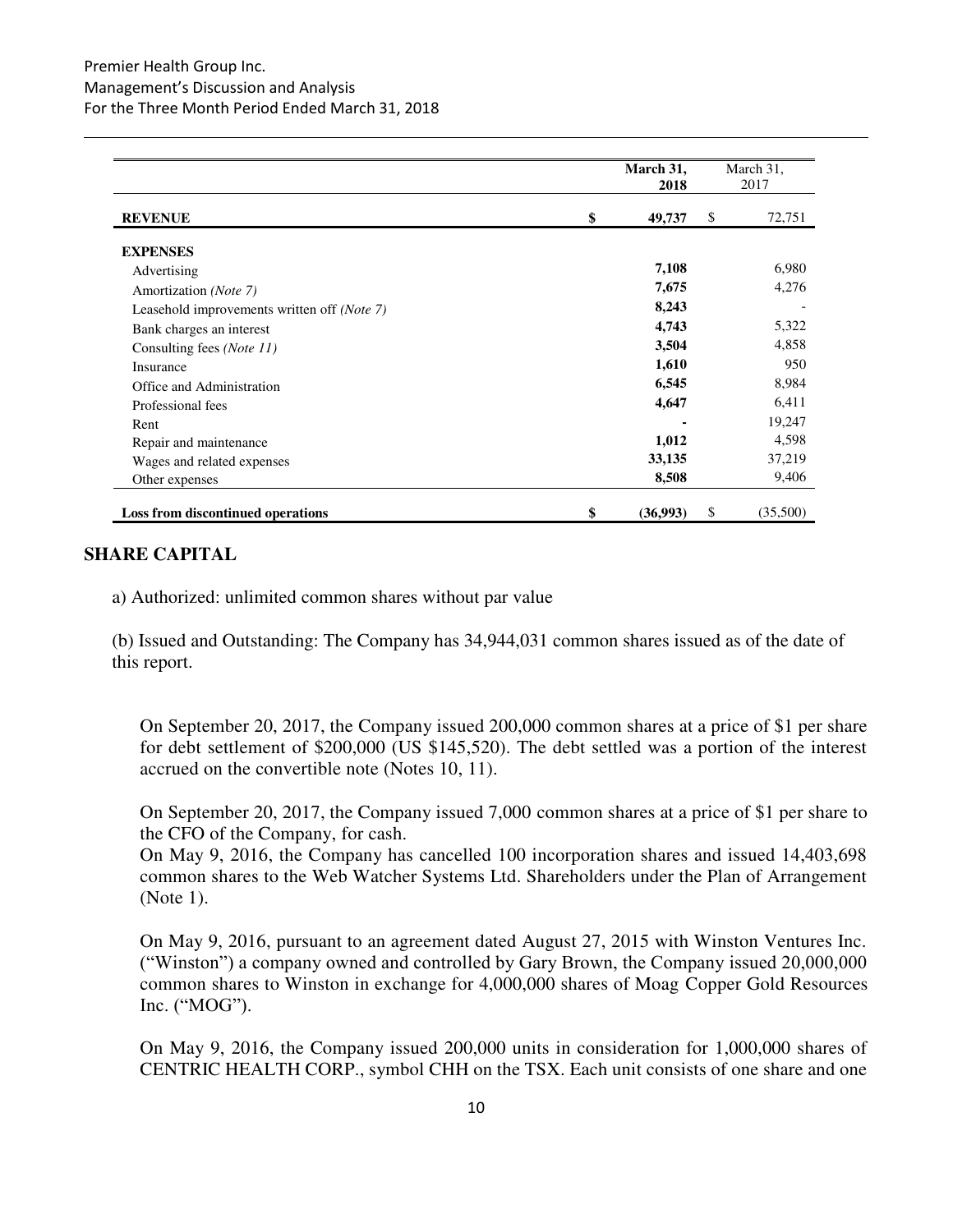share purchase warrant (the "Warrant") of the Company. Each warrant shall entitle the holder to purchase one common share of the Company at a price of \$1.50 per share for a period of two years from date of issuance. Based on the trading value of CHH shares the value of the units is \$250,000.

On May 9, 2016, pursuant to a private placement agreement for \$200,000 dated February 5, 2016, the Company issued 133,333 units at a price of \$1.50 per unit. Each unit consists of one share and one share purchase warrant (the "Warrant") of the Company. Each warrant entitles the holder to purchase one common share of the Company at a price of \$1.50 per share for a period of two years from date of issuance.

#### (c) Share Purchase Warrants

The following is a summary of warrant activities during the period ended March 31, 2018:

|                                                   | Number of<br><b>Warrants</b> | <b>Weighted Average</b><br><b>Exercise Price</b> |  |  |
|---------------------------------------------------|------------------------------|--------------------------------------------------|--|--|
| Outstanding, December 31, 2016 and 2017<br>Issued | 333,333<br>(333, 333)        | 1.50<br>(1.50)                                   |  |  |
| Outstanding, March 31, 2018                       | $\overline{\phantom{0}}$     |                                                  |  |  |

As at March 31, 2018, no warrants were outstanding.

#### (d) Escrow Shares

As at March 31, 2018, the Company has 19,080,000 common shares held in escrow.

Escrow shares will be released as follows:

- 3,180,000 shares on May 28, 2018 and the same amount released each six months thereafter until the last 3,180,000 are released on May 17, 2020.
- (e) Stock Options:

The Company has adopted an incentive stock option plan (the "Option Plan") which provides that the Board of Directors of the Company may from time to time, in its discretion, and in accordance with the applicable stock exchange's requirements, grant to directors, officers, employees and consultants to the Company, non-transferable options to purchase common shares. Pursuant to the Option Plan, the number of common shares reserved for issuance will not exceed 10% of the issued and outstanding common shares of the Company. Options granted under the Option Plan can have a maximum exercise term of 5 years from the date of grant. Vesting terms will be determined at the time of grant by the Board of Directors. As at March 31, 2018, no options were granted or outstanding.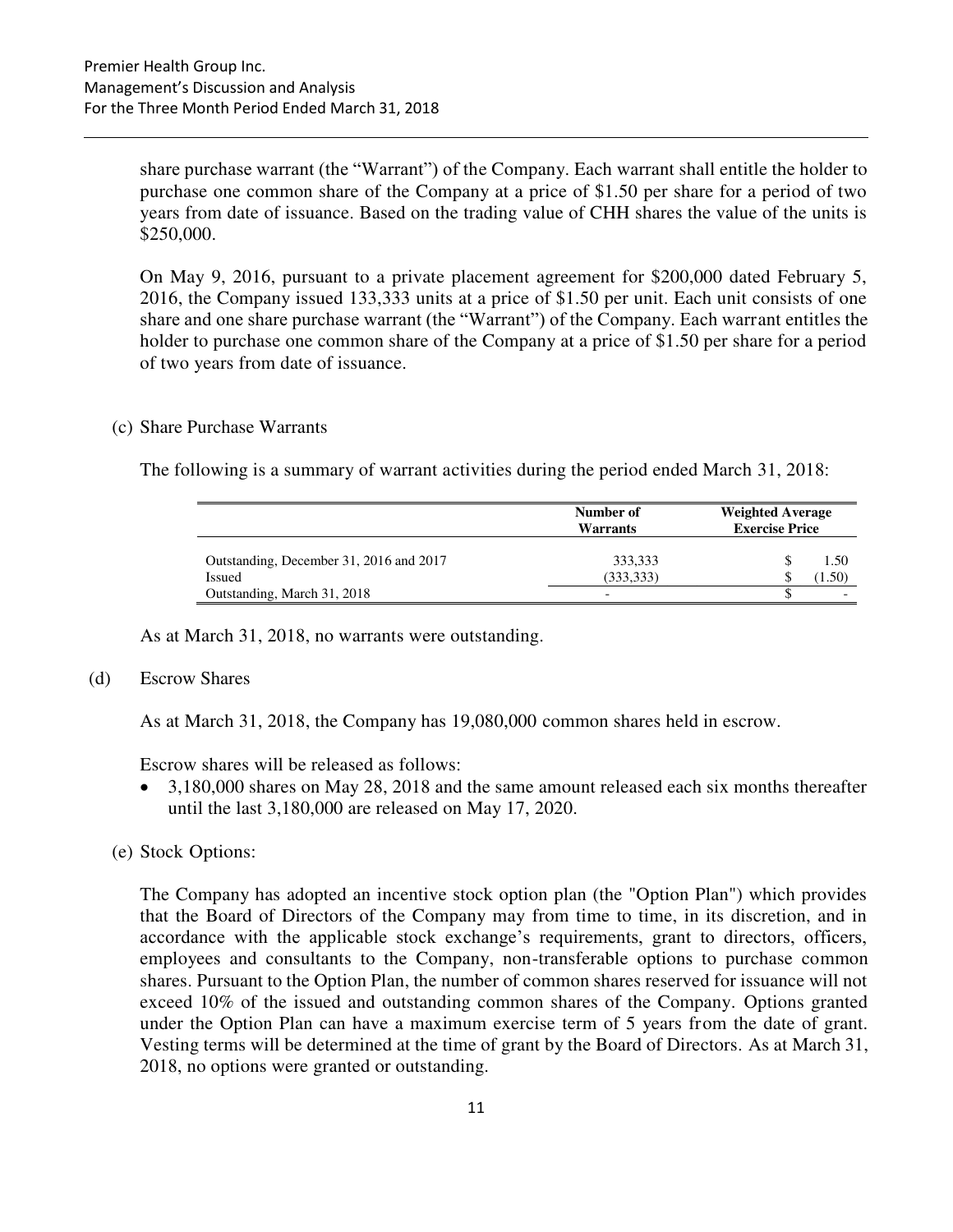# **CAPITAL DISCLOSURES**

The Company's future capital requirements will depend on many factors, including, among others, its ability to earn cash flow from operations. Should the Company wish to pursue current and future business opportunities, additional funding will be required. If additional funds are raised through the issuance of equity securities, the percentage ownership of current shareholders will be reduced and such equity securities may have rights, preferences, or privileges senior to those of the holders of the Company's common stock. No assurance can be given that additional financing will be available, or that it can be obtained on terms acceptable to the Company and its shareholders. If adequate funds are not available, the Company may not be able to meet its contractual requirements.

# **FINANCIAL INSTRUMENTS AND RISK MANAGEMENT**

The Company's financial instrument consist of cash, accounts receivable, accounts payable, amounts due from and to related parties, notes receivable, loans payable, net liabilities from discontinued operations and the convertible debenture.

The Company's cash and marketable securities are measured at fair value under the fair value hierarchy based on level one quoted prices in active markets for identical assets or liabilities. The Company's accounts receivables, accounts payable, amounts due and from related parties, note receivable and loans payable have amortized costs that approximate their fair value due to their short terms to maturity. The net liabilities from discontinued operations are recorded at fair value due to their short-term to maturity. The Company's other financial instruments, being the convertible debenture, is measured at amortized cost.

The Company's risk exposures and the possible impact of these expenses on the Company's financial instruments are summarized below:

# Credit Risk

Credit risk is the risk that one party to a financial instrument will cause a loss for the other party by failing to discharge an obligation. As of March 31, 2018, the Company is exposed to credit risk to the extent that its clients become unable to meet their payment obligations. Trade receivables include amounts receivables from the sale of services and GST receivables.

# Liquidity Risk

Liquidity risk is the risk that an entity will encounter difficulty in meeting obligations associated with financial liabilities. The Company's approach to managing liquidity risk is to ensure that it will have sufficient liquidity to meet liabilities when due. As at March 31, 2018, the Company did not have sufficient cash on hand to meet its current liabilities and will need to source different methods of financing.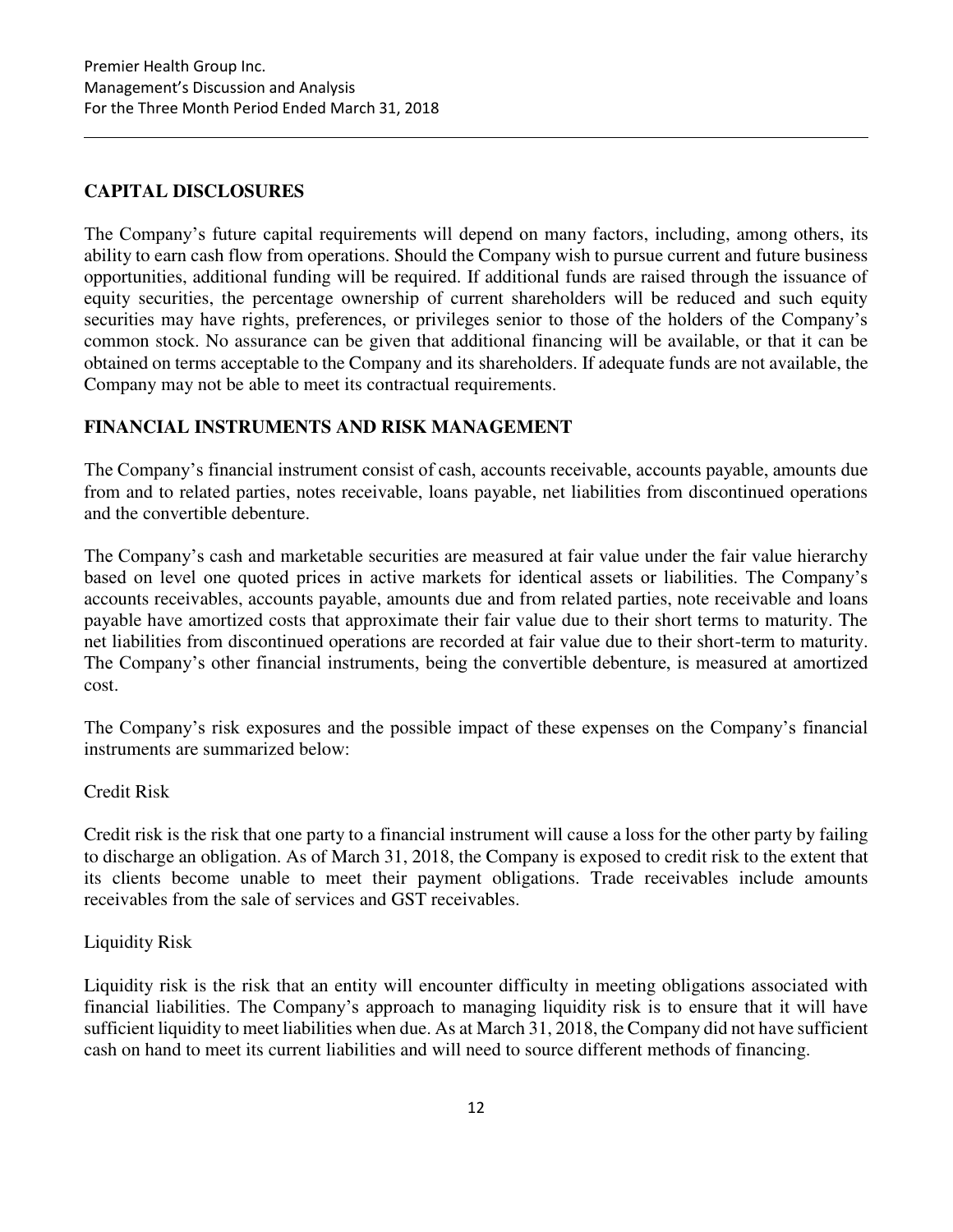### Market Risk

Market risk is the risk of loss that may arise from changes in market factors such as interest rates, foreign exchange rates, and commodity and equity prices.

#### a) Interest rate risk

Interest risk is the risk that the fair value or future cash flows will fluctuate as a result of changes in market risk. The Company's sensitivity to interest rates is insignificant.

### b) Currency risk

Currency risk is the risk that the fair value or future cash flows of a financial instrument denominated in a foreign currency will fluctuate because of changes in foreign exchange rates. The Company operates internationally, which gives rise to the risk that cash flows may be adversely impacted by exchange rate fluctuations. Amounts subject to currency risks are primarily cash, accounts receivable, accounts payable and loans that are held in foreign currency. In addition, the Company holds convertible debentures which are denominated in US Dollars. A change in foreign currency exchange rates can have an impact on net income and comprehensive income. As a result, the Company is exposed to foreign exchange rate risk with respects to the US Dollar and the Dominican Peso. As at March 31, 2018, the Company had net financial liabilities denominated in foreign currencies of approximately \$1,235,000. A 10% change in the value of the Dominican Peso versus the Canadian dollar would give rise to a gain or loss of approximately \$7,800, and a 10% change in the value of the US Dollar versus the Canadian dollar would give rise to a gain or loss of approximately \$119,000. The Company has not entered into any foreign exchange contracts to hedge this risk.

c) Price risk

The Company is exposed to price risk with respect to equity prices, since the Company possesses investments in publicly traded securities. The Company closely monitors those prices to determine the appropriate course of action to be taken. The maximum exposure to the Company is the fair value of its marketable securities, which have been recorded at \$1.

# **RELATED PARTY TRANSACTIONS**

Key management personnel are those persons having authority and responsibility for planning, directing and controlling the activities of the Company, directly or indirectly. Key management personnel include the Company's executive officers and Board of Director members.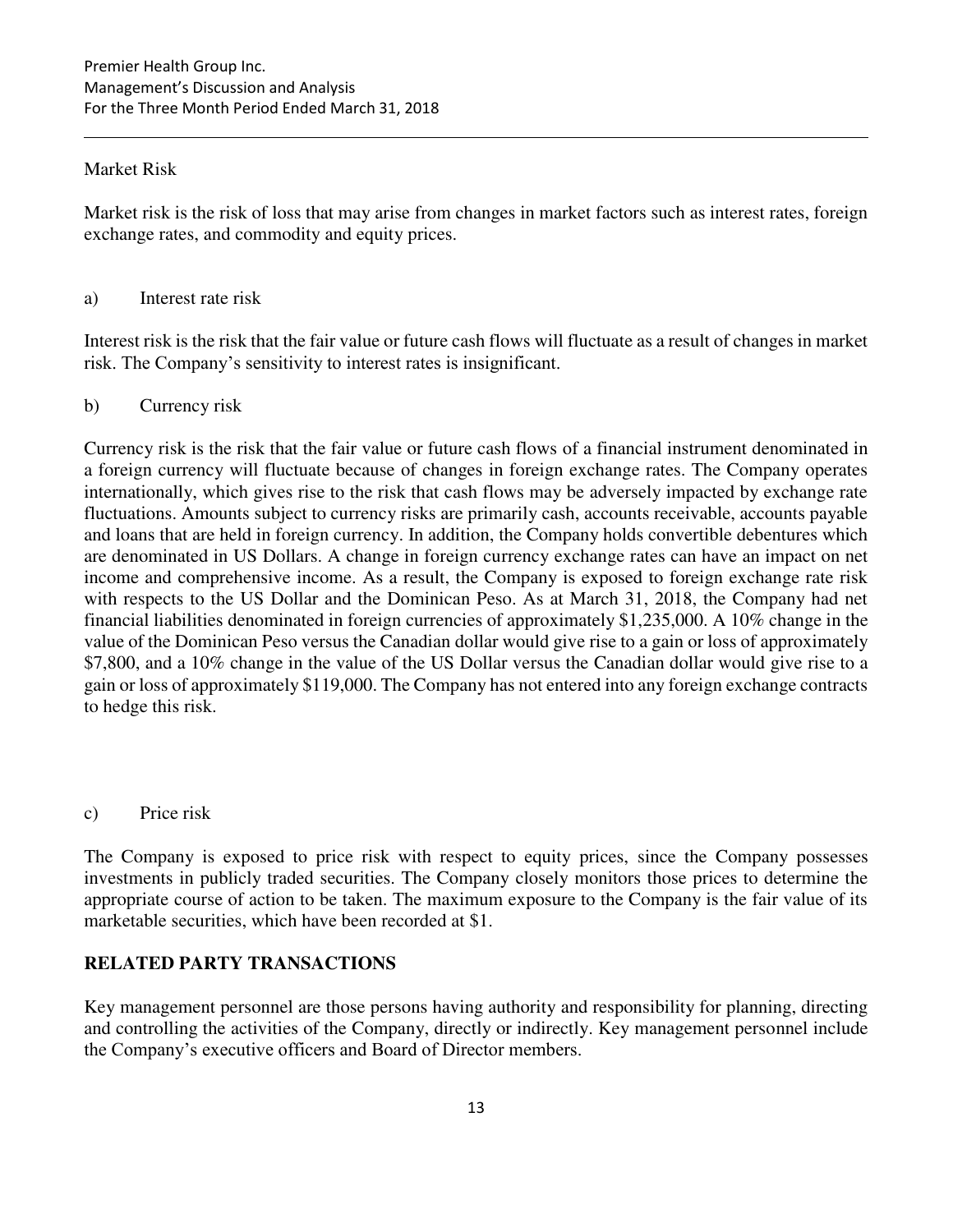The aggregate values of transactions relating to key management personnel were as follows:

|                                                                                              | <b>March 31, 2018</b> |        | <b>March 31, 2017</b> |        |
|----------------------------------------------------------------------------------------------|-----------------------|--------|-----------------------|--------|
| Management fees to the CFO                                                                   | \$                    | 10.500 |                       | 7,500  |
| Administration fees paid to a company owned by the CFO                                       |                       | 1.500  |                       | 1,500  |
| Rent paid to a company owned by the CFO                                                      |                       | 1,500  |                       | 1,500  |
| Consulting fees to the CEO, included in loss from discontinued operations ( <i>Note 12</i> ) |                       | 3.504  |                       | 4,858  |
| Accretion and interest expense on convertible debenture to the CEO ( <i>Note 10</i> )        |                       | 73,541 |                       | 74.426 |

As at March 31, 2018, the Company had \$110,517 (December 31, 2017 - \$179,142) due from the CFO and a company owned by the CFO. The CFO is also a director of the Company. This amount will be repaid to the Company, commencing April 1, 2018 at \$5,000 per month; with the entire amount to be paid by October 1, 2019. Interest of 6.5% will be accrued.

As at March 31, 2018, \$60,000 (December 31, 2017 - \$45,000) has been recorded as a current asset, with the remaining \$50,517 (December 31, 2017 - \$134,142) recorded as a long-term asset..

During the year ended December 31, 2017, the Company issued 200,000 common shares with a fair value of \$200,000 to settle related party debt of \$200,000. This debt resulted from the interest payable to the CEO on the convertible debenture, and was purchased by certain shareholders of the Company, and then settled for shares. (Note 10).

As at March 31, 2018, the Company has a convertible debenture valued at \$1,261,195 (December 31, 2017 - \$1,189,180) to the CEO, who is also a director and significant shareholder of the Company. As at March 31, 2018 \$85,374 (December 31, 2017- \$45,425) of accrued interest on this debenture is included in accounts payable and accrued liabilities. During the period ended March 31, 2018, \$33,224 of accretion expense, and \$40,317 of interest expense, for a total of \$73,541 was recorded as accretion and interest expense (2017 - \$74,426). (Note 10).

As at March 31, 2018 and December 31, 2017, the Company had \$220,000./ receivable from a company partially owned by the CFO of the Company. As at December 31, 2017, this note had no terms of repayment. Subsequent to March 31, 2018, this note was converted into a convertible promissory note, with accrued interest of 6.5% per annum, payable on April 1, 2019. The Company has the right to convert this promissory note at any time at \$0.25 per share.

# **RISKS AND UNCERTAINTIES**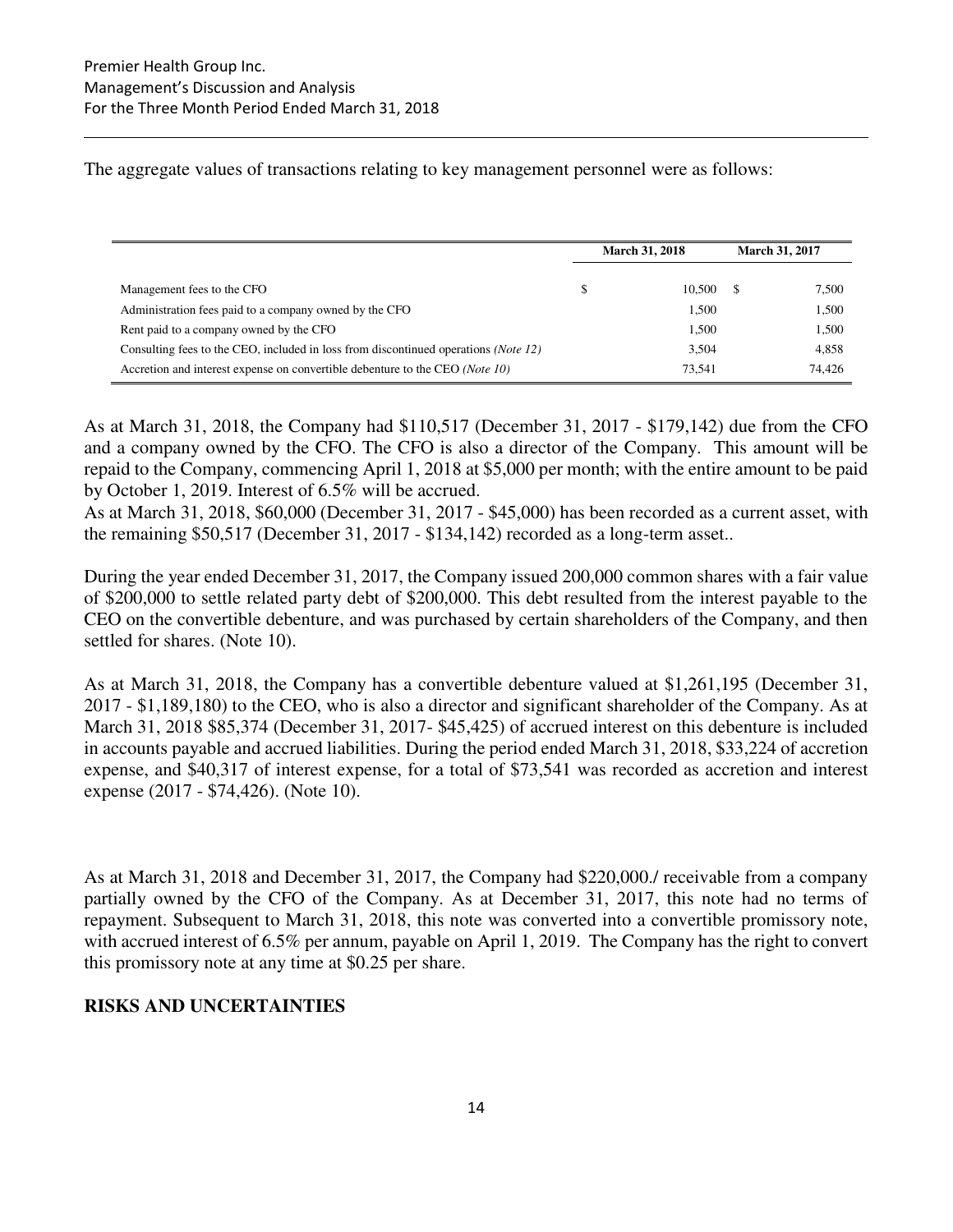These statements represent the Company's intentions, plans, expectations and beliefs as of the date hereof, and are subject to risks, uncertainties and other factors of which many are beyond the control of the Company.

# **Competition**

The rehabilitation market and expansion into medical tourism is highly competitive on both a local and a national level. The Issuer believes that the primary competitive factors in this market are:

- quality service and support;
- price;
- ability to comply with new and changing regulations;
- reputation and stability of the provider.

There can be no assurance that the Issuer will successfully differentiate its current and proposed services from the services of its competitors, or that the marketplace will consider the products of the Issuer to be superior to competing services.

# **Limited Location**

All of the Issuer's current and anticipated revenues will be derived from its existing Santiago clinic. Consequently, the Issuer's performance will depend on establishing market acceptance of its clinics and services, should it intend to open additional clinics in the same area or in another city. There can be no assurances that the Issuer will establish and maintain a position at the forefront of emerging service quality trends. Any reduction in anticipated future demand or anticipated future sales of these services or any increase in competition could have a material adverse effect on the Issuer's business prospects, operating results, or financial condition.

# **Dependency on Government Agency**

While the ARL has been highly supportive of PremierDR in the past it is possible that this could change, and that the government legislation passed in recent years regarding the ARL and vehicle and liability insurance could be amended or replaced. A loss of ARL contracts and support or an unfavourable change in legislation concerning the ARL or insurance could have a material adverse effect on the Issuer's business prospects, operating results, or financial condition.

# **Uninsured Risks**

The Company may carry insurance to protect against certain risks in such amounts as it considers adequate. Risks not insured against include lost records, loss or damage or other hazards against which such corporations cannot insure or against which they may elect not to insure.

# **Conflicts of Interest**